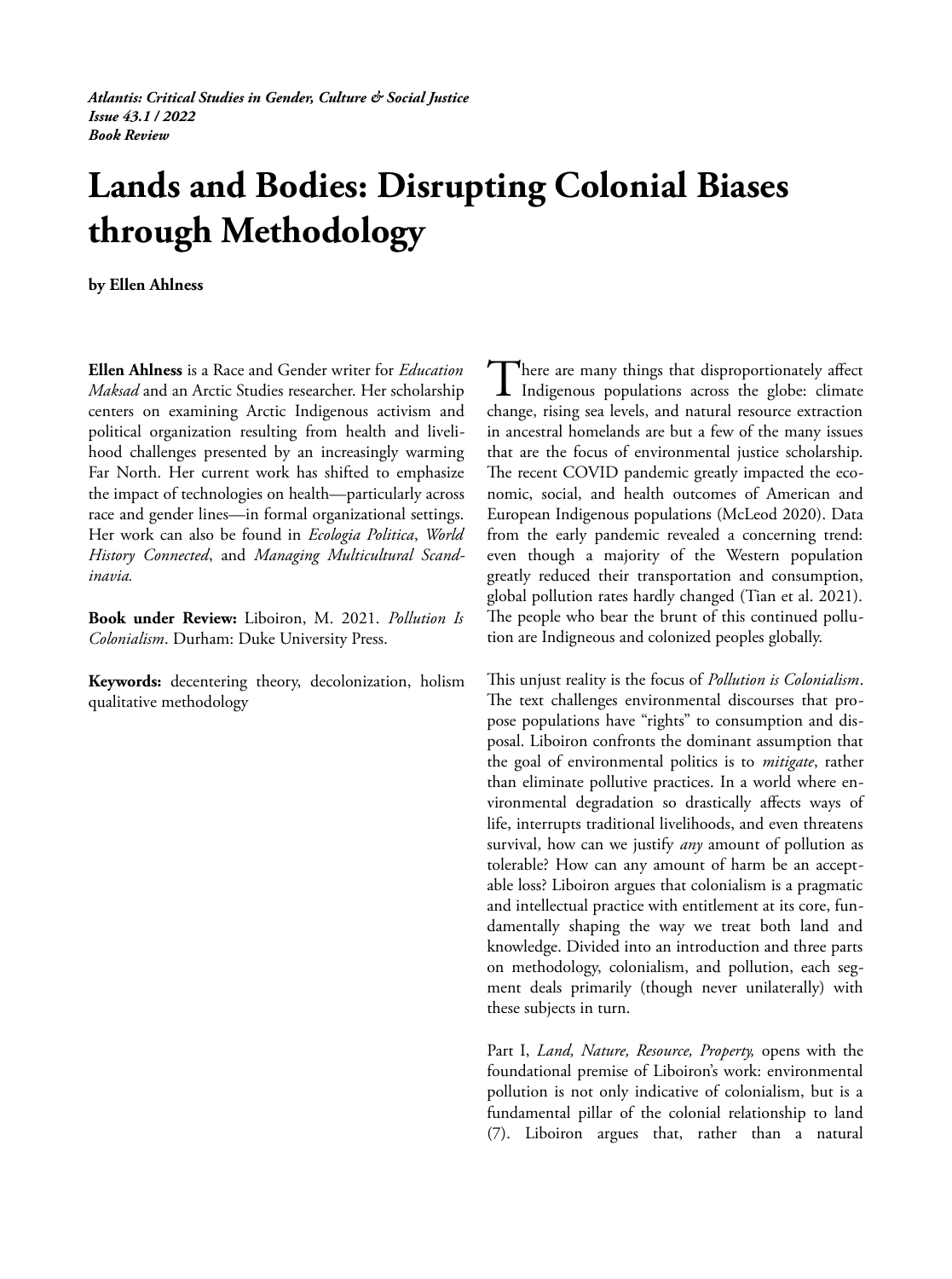byproduct of consumption, pollution is an invention of colonialism (36). This reads reminiscent of Mead's argument that war is not a given result of human interaction, but an invention (2015). In both cases, the implication is clear: it is erroneous to blindly accept these large-scale harms as necessary, if undesired, byproducts of social development. Power dynamics are not a necessary byproduct of interactions, though the condition of entanglement—whether between men and women or humans and land—often imagines parties to be in conflict, rather than parts of a broader system. The latter view is in line with holism, which is well-articulated in Indigneous and Traditional Knowledges (ITK), articulating the connection between body, mind and emotion, and also the connection between humans, other life, and earth systems.

Part II, *Scale, Harm, Violence, Land,* demonstrates the linkages between anti-colonial land relations to reproductive justice, continuing in a long tradition of environmental justice and ecofeminism (Plumwood 1991). Parallels between bodies (human and otherwise) and land advance the argument of holism. Liboiron grapples with the way damage from adverse events, such as pollution, cause bodies and lands to become further entangled together. Just as the body is linked to mind and spirit, the land is made up of entanglements among water, soil, minerals, microscopic life forms, and more.

Finally, Part III, *An Anticolonial Pollution Science,* articulates how colonialism is directly, if not always intentionally, facilitated through dominant scientific research and knowledge dissemination. Liboiron acknowledges that challenging the status quo is neither an easy nor rapid process. Describing this resistance as *constant* and *painstaking,* Liboiron encourages readers to find hope in the ongoing practice of consistently and deliberately evaluating and selecting methodologies in their own work. Widespread efforts to do so may lead to less universalized, less whitewashed, and less differentiated relationships between people and land (78-80).

A significant portion of the book is dedicated to engaging methodology, particularly through acknowledging and demonstrating how colonial assumptions and biases persistently pop up in knowledge production, reproduction, and dissemination. This focus on methodology carries through the book in a fine, unbroken ribbon. Nearly all of the science and research conducted as part of land relations borrows from dominant Western scientific theories, tools, and techniques. As a result, challenging the

dominant mode of land relations (e.g., *domination*) starts with adopting new tools. Liboiron establishes through concrete examples how these tools can be applied, for instance, how the Civic Laboratory for Environmental Action Research (CLEAR) is progressively anti-colonial in its embracing of specificity and environmental holism (20-21, 26).

*Pollution is Colonialism* teaches readers about the inherent colonial nature of research and the methodologies it entails. Perhaps its most valuable contribution is in providing a blueprint for anticolonial science research. Even activities as simple as adopting statistical measures, isolating variables, presenting information uncritically through graphical form, or applying template sampling patterns all represent the unchallenged perpetuation of colonial techniques. Liboiron invites readers to more deeply consider how knowledge travels and surfaces in the political framing of land or earth systems.

Readers may find themselves surprised or taken aback at some of Liboiron's prescriptions. After all, these are some of the most foundational aspects of environmental studies that students are taught in public education. Yet these challenges to what has become common-sense thinking in science is precisely what is so beneficial about Liboiron's contribution. It demonstrates how deeply engrained our reliance on these tools truly are, and the discomfort we may feel being asked to change them demonstrates how deeply these non-holistic ways of knowing are entrenched in our systems of knowledge. As such, while the specific methodological critiques and recommendations may be most directly applicable to graduate students and professionals, the considerations *Pollution is Colonialism* advances may be even more relevant to general readers. The earlier we "learn to unlearn," the more readily we can transition to methodologies and theoretical frameworks that undermine unfettered pollution.